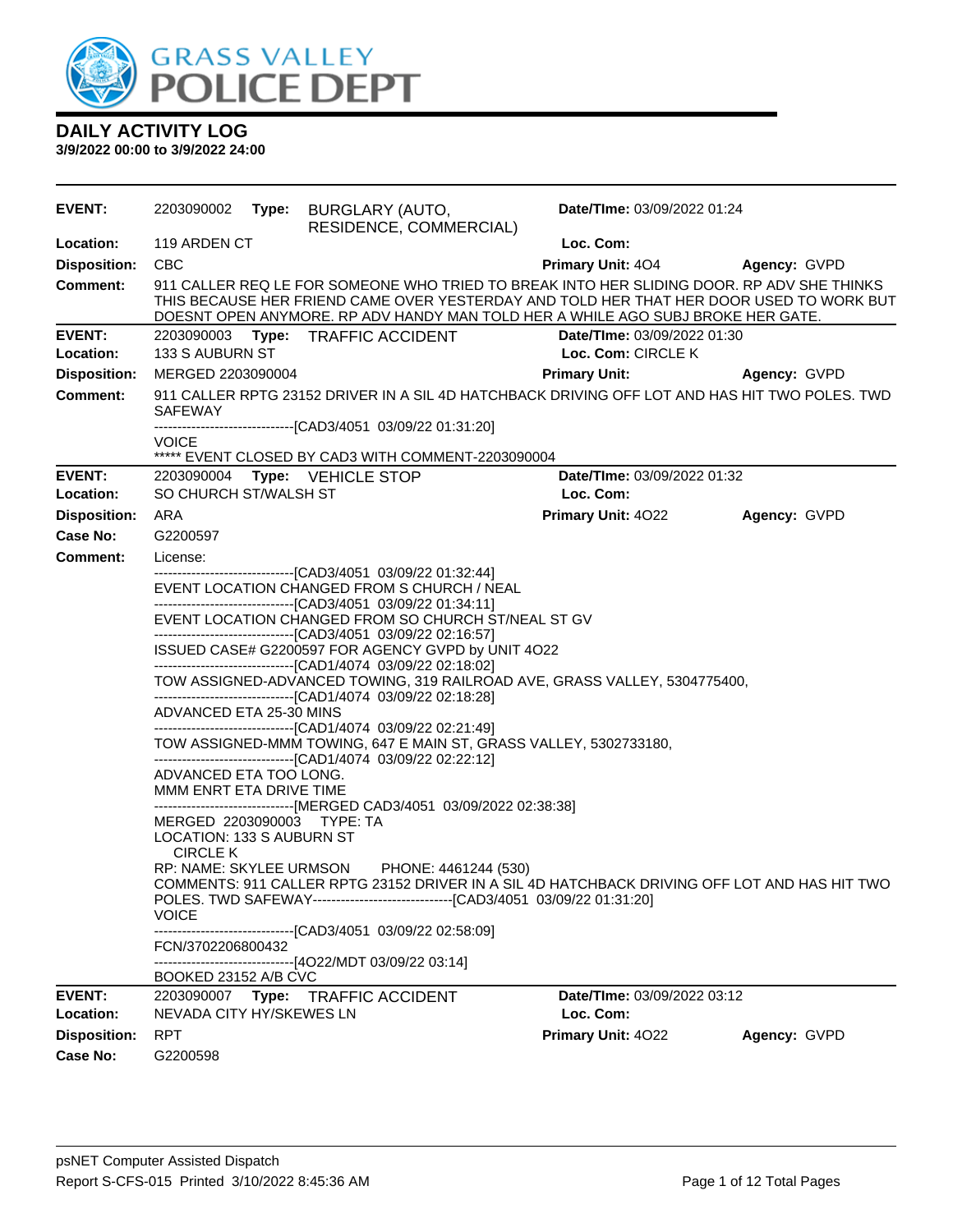

| <b>Comment:</b>                  |                                |       | MMM DRIVER RPTG 20002 TO STREET LIGHT. VEH GOA. BLOCKING NB LANE/XFER TO CALFIRE                                                                             |                                   |              |
|----------------------------------|--------------------------------|-------|--------------------------------------------------------------------------------------------------------------------------------------------------------------|-----------------------------------|--------------|
|                                  |                                |       | -------------------------[CAD1/4074_03/09/22 03:13:07]<br>EVENT LOCATION CHANGED FROM NEVADA CITY HY/BANNER LAVA CAP RD                                      |                                   |              |
|                                  |                                |       | -------------------------------[CAD1/4074 03/09/22 03:14:49]<br>RP ADV VEH WITH MAJOR DAMAGE SHOWED UP. ORANGE CHRY TOWN AND COUNTRY LP: 7BAX799/XFER        |                                   |              |
|                                  | TO CALFIRE                     |       |                                                                                                                                                              |                                   |              |
|                                  |                                |       | ------------------------------[CAD3/4051 03/09/22 03:35:11]                                                                                                  |                                   |              |
|                                  |                                |       | ISSUED CASE# G2200598 FOR AGENCY GVPD by UNIT 4O22<br>------------------------[CAD1/4074_03/09/22 03:38:31]                                                  |                                   |              |
|                                  | VM LEFT FOR PW                 |       |                                                                                                                                                              |                                   |              |
| <b>EVENT:</b>                    | 2203090008                     |       | Type: SUSPICIOUS CIRCUMSTANCE<br>(VEHICLE, PERSON                                                                                                            | Date/TIme: 03/09/2022 03:24       |              |
| Location:                        | 119 ARDEN CT                   |       |                                                                                                                                                              | Loc. Com:                         |              |
| <b>Disposition:</b>              | UTL                            |       |                                                                                                                                                              | <b>Primary Unit: 404</b>          | Agency: GVPD |
| <b>Comment:</b>                  |                                |       | 911 CALLER RPTG SHE HEARD NOISE IN HER BACKYARD LIKE SOMEONE IS ON HER DECK. RP ADV SHE<br>HEARD IT TWICE. RP ADV SHE WAS TOLD BY 404 IF SHE HEARD ANYTHING. |                                   |              |
| <b>EVENT:</b>                    | 2203090011                     | Type: | THEFT (GRAND, PETTY, FROM<br><b>MERCHANT)</b>                                                                                                                | Date/TIme: 03/09/2022 04:07       |              |
| Location:                        | 316 OLYMPIA PARK RD # 209      |       |                                                                                                                                                              | Loc. Com: BRUNSWICK VILLAGE       |              |
| <b>Disposition:</b>              | <b>PEN</b>                     |       |                                                                                                                                                              | <b>Primary Unit: 4022</b>         | Agency: GVPD |
| Comment:                         | THE NIGHT.                     |       | RP REQ 10-21 REF ISSUES WITH STTAFF STEALING THINGS AND TURNING OFF HIS HEAT IN THE MIDDLE OF                                                                |                                   |              |
|                                  |                                |       | ------------------------------[4O22/MDT 03/09/22 04:25]<br>NEG. ANSWER AFTER MULTIPLE ATTPS//RP KNOWN TO LE HAS MH HXT                                       |                                   |              |
| <b>EVENT:</b>                    | 2203090012                     |       | Type: SUSPICIOUS CIRCUMSTANCE<br>(VEHICLE, PERSON                                                                                                            | Date/TIme: 03/09/2022 04:22       |              |
| Location:                        | 119 ARDEN CT                   |       |                                                                                                                                                              | Loc. Com:                         |              |
|                                  |                                |       |                                                                                                                                                              |                                   |              |
| <b>Disposition:</b>              | CBC EXT PATROLS REQD           |       |                                                                                                                                                              | Primary Unit: 404                 | Agency: GVPD |
| Comment:                         |                                |       | 911 CALLER RPTG SHE JUST HEARD SOMEOEN BY HER GATE JUST NOW                                                                                                  |                                   |              |
| <b>EVENT:</b>                    | 2203090015                     | Type: | WELFARE CHECK                                                                                                                                                | Date/TIme: 03/09/2022 07:11       |              |
| Location:                        | OLD TUNNEL RD/BRUNSWICK RD     |       |                                                                                                                                                              | Loc. Com:                         |              |
| <b>Disposition:</b>              | <b>GOA</b>                     |       |                                                                                                                                                              | Primary Unit: 4017                | Agency: GVPD |
| Comment:                         | <b>UNCONSCIOUS</b>             |       | CHP XFER, 911 RPT'G FEMALE SUBJ INSIDE WHI OLDER TOYT SEDAN. VEH IS RUNNING, XRAY APPEARS                                                                    |                                   |              |
|                                  |                                |       | ---------------------------------[CAD1/4056 03/09/22 07:12:22]                                                                                               |                                   |              |
|                                  |                                |       | RP STATES IT IS NEAR THE ENTRANCE TO THE BANK                                                                                                                |                                   |              |
| <b>EVENT:</b>                    |                                |       | 2203090020 Type: ANIMALS (ABUSE, LOOSE,                                                                                                                      | Date/TIme: 03/09/2022 08:18       |              |
| Location:                        | 520 E MAIN ST                  |       | FOUND, INJURED)                                                                                                                                              | Loc. Com:                         |              |
| <b>Disposition:</b>              | <b>CBC</b>                     |       |                                                                                                                                                              | Primary Unit: 4Z32                | Agency: GVPD |
| <b>Comment:</b>                  |                                |       | -------------------------------[CAD2/4116_03/09/22 08:18:46]<br>EVENT LOCATION CHANGED FROM 520 E MAIN                                                       |                                   |              |
| <b>EVENT:</b>                    | 2203090023                     | Type: | <b>SUBJECT STOP</b>                                                                                                                                          | Date/TIme: 03/09/2022 08:27       |              |
| Location:                        |                                |       | WHISPERING PINES LN/BRUNSWICK RD                                                                                                                             | Loc. Com:                         |              |
| <b>Disposition:</b>              | CBC SLEEPING BAG UNOCCUPIED    |       |                                                                                                                                                              | Primary Unit: 4017                | Agency: GVPD |
| <b>Comment:</b>                  | OUT W/1                        |       |                                                                                                                                                              |                                   |              |
|                                  |                                |       | -----------------[CAD2/4116 03/09/22 08:27:40]<br>EVENT LOCATION CHANGED FROM WHISPERING PINES/BRUNSWICK                                                     |                                   |              |
| <b>EVENT:</b>                    | 2203090024                     | Type: | ANIMALS (ABUSE, LOOSE,<br>FOUND, INJURED)                                                                                                                    | Date/TIme: 03/09/2022 08:31       |              |
| Location:<br><b>Disposition:</b> | <b>HUGHES RD</b><br><b>HBD</b> |       |                                                                                                                                                              | Loc. Com:<br><b>Primary Unit:</b> |              |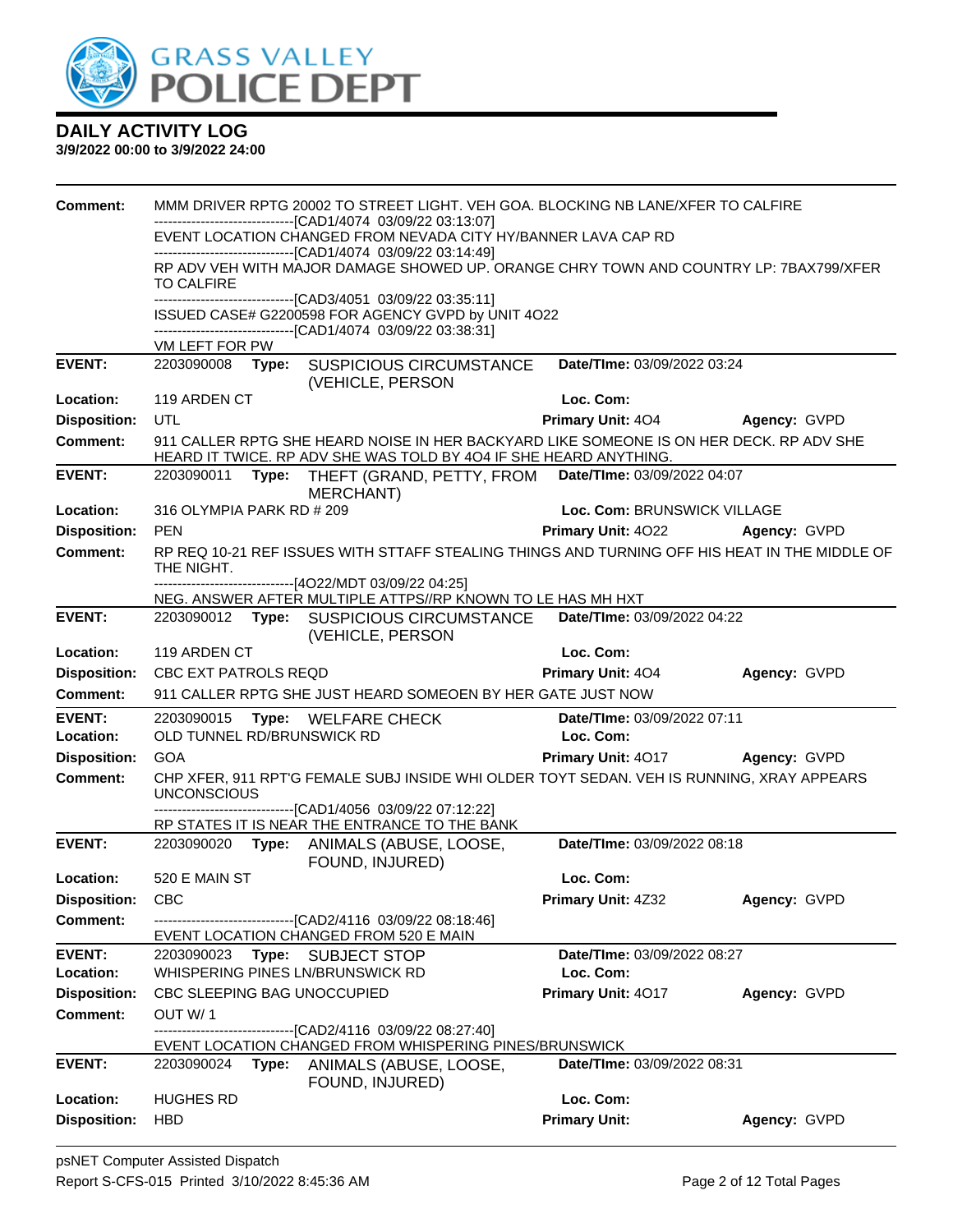

| <b>Comment:</b>                        | ***** EVENT CLOSED BY CAD2 |       |                                                                                                               |                                  |              |
|----------------------------------------|----------------------------|-------|---------------------------------------------------------------------------------------------------------------|----------------------------------|--------------|
| <b>EVENT:</b>                          | 2203090025                 |       | Type: ANIMALS (ABUSE, LOOSE,<br>FOUND, INJURED)                                                               | Date/TIme: 03/09/2022 08:34      |              |
| Location:                              | CYPRESS HILL DR/HUGHES RD  |       |                                                                                                               | Loc. Com:                        |              |
| <b>Disposition:</b>                    | <b>CBC NO BARKING</b>      |       |                                                                                                               | Primary Unit: 4Z32               | Agency: GVPD |
| <b>Comment:</b>                        |                            |       | ---------------------------[CAD2/4116_03/09/22_08:34:43]                                                      |                                  |              |
| <b>EVENT:</b>                          |                            |       | EVENT LOCATION CHANGED FROM CYPRESS HILL/HUGHES                                                               | Date/TIme: 03/09/2022 08:39      |              |
|                                        |                            |       | 2203090028 Type: ANIMALS (ABUSE, LOOSE,<br>FOUND, INJURED)                                                    |                                  |              |
| Location:                              | 139 CELESTA DR             |       |                                                                                                               | Loc. Com:                        |              |
| <b>Disposition:</b><br><b>Comment:</b> | <b>CBC NO BARKING</b>      |       |                                                                                                               | Primary Unit: 4Z32               | Agency: GVPD |
|                                        |                            |       | ------------------------------[CAD2/4116 03/09/22 08:40:15]<br>EVENT LOCATION CHANGED FROM 139 SOLESTA        |                                  |              |
| <b>EVENT:</b>                          |                            |       | 2203090030 Type: ANIMALS (ABUSE, LOOSE,<br>FOUND, INJURED)                                                    | Date/TIme: 03/09/2022 08:46      |              |
| Location:                              | 129 CYPRESS HILL DR        |       |                                                                                                               | Loc. Com:                        |              |
| <b>Disposition:</b>                    | <b>CBC</b>                 |       |                                                                                                               | Primary Unit: 4Z32               | Agency: GVPD |
| <b>Comment:</b>                        |                            |       | --------------------------[CAD2/4116 03/09/22 08:46:23]<br>EVENT LOCATION CHANGED FROM 129 CYPRESS HILL       |                                  |              |
| <b>EVENT:</b>                          | 2203090031                 | Type: | DISTURBANCE (NOISE,<br>MUSIC, VERBAL, BARKI                                                                   | Date/TIme: 03/09/2022 08:47      |              |
| Location:                              | 905 WE MAIN ST             |       |                                                                                                               | Loc. Com:                        |              |
| <b>Disposition:</b>                    | <b>CBC</b>                 |       |                                                                                                               | Primary Unit: 4D10               | Agency: GVPD |
| <b>Comment:</b>                        | HAS HAPPENED BEFORE.       |       | RP REPORTING LANDLORD IS PACKING UP HER BELONGINGS WITHOUT HER PERMISSION. RP SAID THIS                       |                                  |              |
| <b>EVENT:</b>                          | 2203090034 Type:           |       | TRAFFIC (DUI, PARKING,<br>SPEED, HAZ                                                                          | Date/TIme: 03/09/2022 08:57      |              |
| Location:                              | ALTA ST/WE MAIN ST         |       |                                                                                                               | Loc. Com:                        |              |
| <b>Disposition:</b>                    | <b>CBC</b>                 |       |                                                                                                               | Primary Unit: 4D10               | Agency: GVPD |
| <b>Comment:</b>                        |                            |       | VEH BLKNG RDWAY WHI SUBARU OUTBACK REQ AAA TOW<br>------------------------------[CAD1/4056_03/09/22 08:59:04] |                                  |              |
|                                        | 10-39 AAA LOG 32232        |       |                                                                                                               |                                  |              |
| <b>EVENT:</b>                          |                            |       | 2203090035 Type: COMMUNITY POLICING<br><b>ACTION</b>                                                          | Date/TIme: 03/09/2022 08:57      |              |
| Location:                              | 125 E MAIN ST              |       |                                                                                                               | Loc. Com: GRASS VALLEY CITY HALL |              |
| <b>Disposition:</b>                    | <b>CBC</b>                 |       |                                                                                                               | <b>Primary Unit: 402</b>         | Agency: GVPD |
| <b>Comment:</b>                        |                            |       | -------------------------------[CAD2/4116 03/09/22 08:58:00]<br>EVENT LOCATION CHANGED FROM CITY HALL         |                                  |              |
| <b>EVENT:</b>                          | 2203090037                 | Type: | TRAFFIC (DUI, PARKING,<br>SPEED, HAZ                                                                          | Date/TIme: 03/09/2022 09:00      |              |
| Location:                              |                            |       | 49/20 STATE/IDAHO MARYLAND RD                                                                                 | Loc. Com: SB                     |              |
| <b>Disposition:</b>                    | MERGED 2203090038          |       |                                                                                                               | <b>Primary Unit:</b>             | Agency: GVPD |
| <b>Comment:</b>                        |                            |       | RP RPTNG CARPET IN THE ROADWAY, XFR TO CALFIRE<br>EVENT CLOSED BY CAD2 WITH COMMENT-2203090038                |                                  |              |
| <b>EVENT:</b>                          | 2203090038                 | Type: | TRAFFIC (DUI, PARKING,<br>SPEED, HAZ                                                                          | Date/TIme: 03/09/2022 09:01      |              |
| Location:                              | 49 STATE/WE MCKNIGHT WY    |       |                                                                                                               | Loc. Com: SB                     |              |
| <b>Disposition:</b>                    | CBC ROADWAY CLEAR          |       |                                                                                                               | Primary Unit: 4017               | Agency: GVPD |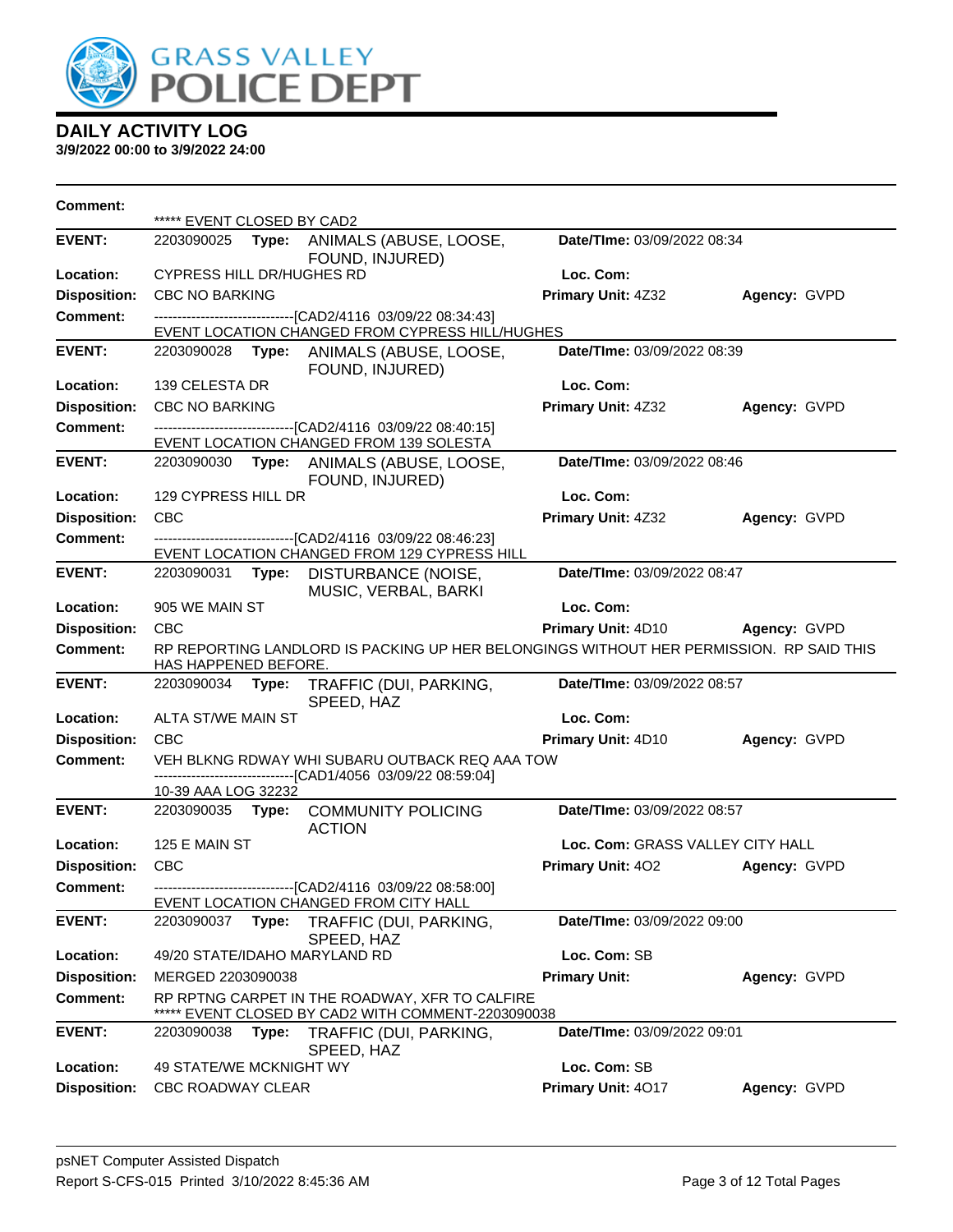

| <b>Comment:</b>     |                                                            | RP RPT'G 3 LARGE ROLLS OF CARPET IN THE ROADWAY/10-39 CHP                                                                                                        |                                 |              |
|---------------------|------------------------------------------------------------|------------------------------------------------------------------------------------------------------------------------------------------------------------------|---------------------------------|--------------|
|                     | <b>VOICED</b>                                              | -------------------------------[CAD2/4116 03/09/22 09:01:52]                                                                                                     |                                 |              |
|                     |                                                            | -------------------------[MERGED CAD2/4116 03/09/2022 09:02:34]                                                                                                  |                                 |              |
|                     | MERGED 2203090037 TYPE: TRF                                | LOCATION: 49/20 STATE/IDAHO MARYLAND RD                                                                                                                          |                                 |              |
|                     | SВ<br>RP: NAME: RYAN                                       | PHONE: 2635052 (530)                                                                                                                                             |                                 |              |
|                     |                                                            | COMMENTS: RP RPTNG CARPET IN THE ROADWAY, XFR TO CALFIRE                                                                                                         |                                 |              |
| <b>EVENT:</b>       |                                                            | 2203090040 Type: TRAFFIC (DUI, PARKING,                                                                                                                          | Date/TIme: 03/09/2022 09:08     |              |
| Location:           | HUGHES RD/EA MAIN ST                                       | SPEED, HAZ                                                                                                                                                       | Loc. Com: APPROACHING E MAIN    |              |
|                     | UTL                                                        |                                                                                                                                                                  |                                 |              |
| <b>Disposition:</b> |                                                            |                                                                                                                                                                  | <b>Primary Unit: 4017</b>       | Agency: GVPD |
| <b>Comment:</b>     | 8BBY289                                                    | 911 RPT'G 23103 SIL TOYT RAV 4 SWERVING AND CROSSING INTO ONCOMING TRAFFIC                                                                                       |                                 |              |
|                     | <b>VOICED</b>                                              | -------------------------------[CAD2/4116 03/09/22 09:09:48]                                                                                                     |                                 |              |
| <b>EVENT:</b>       | 2203090043                                                 | Type: ANIMALS (ABUSE, LOOSE,<br>FOUND, INJURED)                                                                                                                  | Date/TIme: 03/09/2022 09:16     |              |
| Location:           | 261 HUGHES RD                                              |                                                                                                                                                                  | Loc. Com:                       |              |
| <b>Disposition:</b> | <b>CNOP</b>                                                |                                                                                                                                                                  | Primary Unit: 4Z32 Agency: GVPD |              |
| <b>Comment:</b>     |                                                            | 911 RPTNG LOOSE DOG IN THE ROADWAY, RP ATTEMPTING TO CORRAL DOG, WAITING FOR CONTACT                                                                             |                                 |              |
|                     |                                                            | --------------------------------[CAD2/4116 03/09/22 09:16:19]<br>EVENT LOCATION CHANGED FROM HUGHES RD/CYPRESS HILL DR GV                                        |                                 |              |
|                     |                                                            | ------------------------------[CAD1/4056 03/09/22 09:26:15]                                                                                                      |                                 |              |
|                     |                                                            | RP CALLED BACK OWNER PICKED UP THE DOG                                                                                                                           |                                 |              |
| <b>EVENT:</b>       | 2203090044 Type: ALL OTHERS                                |                                                                                                                                                                  | Date/TIme: 03/09/2022 09:31     |              |
| Location:           | 1020 WHISPERING PINES LN # J                               |                                                                                                                                                                  | Loc. Com: ROADRUNNER AUTOMOTIVE |              |
| <b>Disposition:</b> | <b>RPT</b>                                                 |                                                                                                                                                                  | <b>Primary Unit: 4018</b>       | Agency: GVPD |
| <b>Case No:</b>     | G2200599                                                   |                                                                                                                                                                  |                                 |              |
| Comment:            |                                                            | RP REQ 10-21 REF A CUSTOMER REFUSING TO PAY FOR SERVICES<br>-------------------------------[CAD1/4056 03/09/22 10:20:04]                                         |                                 |              |
|                     |                                                            | ISSUED CASE# G2200599 FOR AGENCY GVPD by UNIT 4O18                                                                                                               |                                 |              |
| <b>EVENT:</b>       |                                                            | 2203090046 Type: WELFARE CHECK                                                                                                                                   | Date/TIme: 03/09/2022 09:32     |              |
| Location:           | 867 SUTTON WY                                              |                                                                                                                                                                  | Loc. Com: SAFEWAY               |              |
| <b>Disposition:</b> | UTL                                                        |                                                                                                                                                                  | Primary Unit: 4017 Agency: GVPD |              |
| <b>Comment:</b>     |                                                            | RP REPORTING TRANSIENT SITTING BY THE FRONT DOORS SITTING IN HIS URINE. RP SAID SUBJECT WAS<br>NON VERBAL WHEN ASKED IF HE WAS OK. 40-50S WEARING A DARK HOODIE. |                                 |              |
|                     |                                                            | -------------------------------[CAD2/4116 03/09/22 09:34:35]<br>EVENT LOCATION CHANGED FROM 867 SUTTON WAY                                                       |                                 |              |
| <b>EVENT:</b>       | 2203090048                                                 | Type: WELFARE CHECK                                                                                                                                              | Date/TIme: 03/09/2022 09:42     |              |
| Location:           | 119 UNION JACK ST # 126                                    |                                                                                                                                                                  | Loc. Com:                       |              |
| <b>Disposition:</b> | CBC CTC MADE, SUBJECT CODE 4                               |                                                                                                                                                                  | <b>Primary Unit: 4017</b>       | Agency: GVPD |
| <b>Comment:</b>     | <b>ALONE</b>                                               | LANDLORD REQ WELFARE CHK ON SUBJ WHO IS ACTING VERY ERRATIC, HIST OF PAST H&S USAGE, LIVES                                                                       |                                 |              |
|                     |                                                            | ----------------[CAD1/4056_03/09/22_09:43:37]                                                                                                                    |                                 |              |
| <b>EVENT:</b>       | RP HAS KEYS TO THE APT IF NEEDED<br>2203090050 Type: FRAUD |                                                                                                                                                                  | Date/TIme: 03/09/2022 09:45     |              |
| Location:           | 704 BUTLER ST                                              |                                                                                                                                                                  | Loc. Com:                       |              |
| <b>Disposition:</b> | <b>CBC</b>                                                 |                                                                                                                                                                  | Primary Unit: 4D10              | Agency: GVPD |
| <b>Comment:</b>     |                                                            | RP REPORTING A SCAM VIA TEXT MESSAGE. RP REQUEST 10-21 FOR REPORT.                                                                                               |                                 |              |
|                     |                                                            | -------------------------------[4D10/MDT 03/09/22 09:55]                                                                                                         |                                 |              |
|                     |                                                            | CONTACT MADE WITH RP. NO MONEY LOST. PROVIDED WITH CFS #. CBC.                                                                                                   |                                 |              |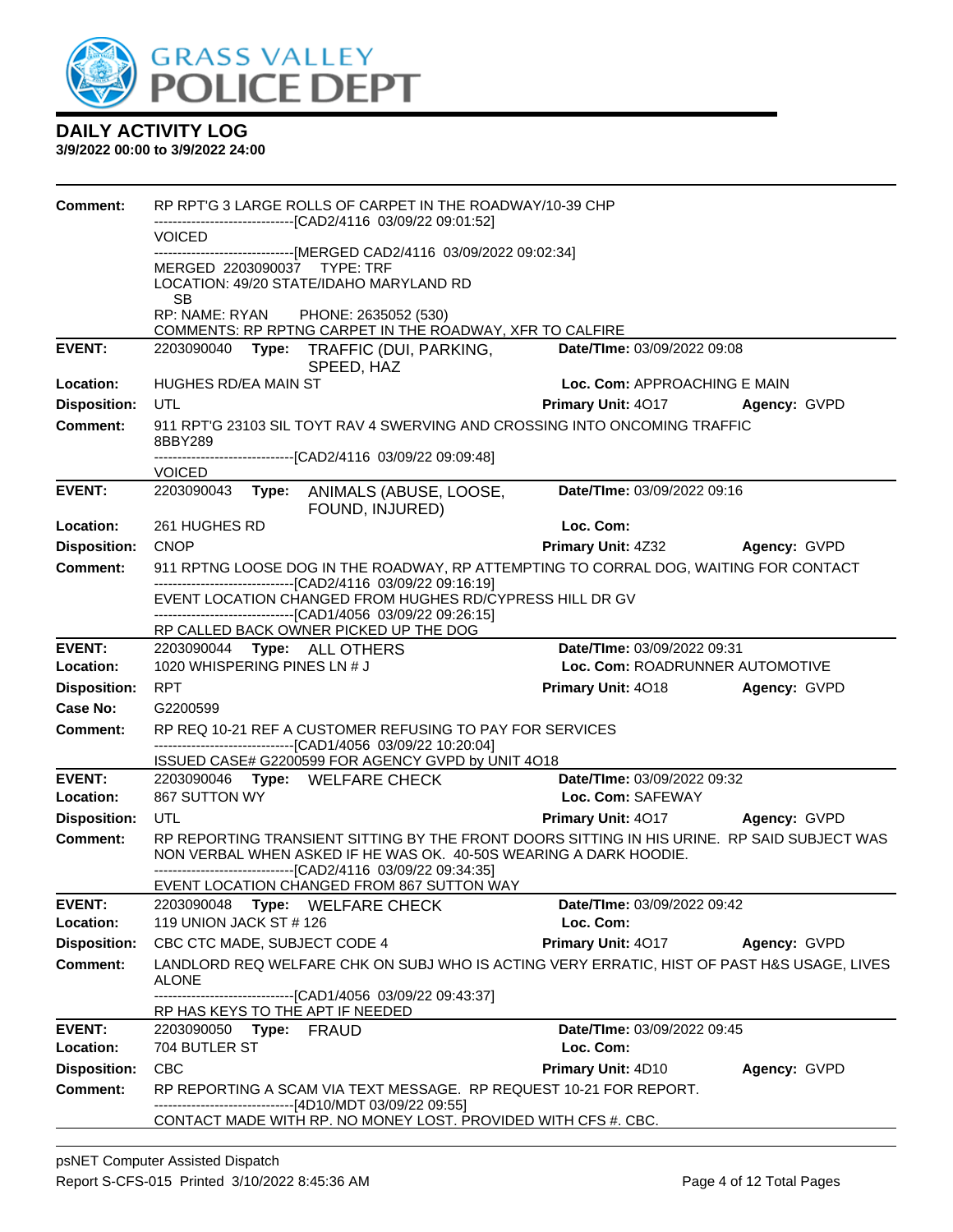

| <b>EVENT:</b>                          | 2203090054                    |       | Type: COMMUNITY POLICING<br><b>ACTION</b>                                                                                                                                                                                                                                                         | Date/TIme: 03/09/2022 10:05                                           |              |
|----------------------------------------|-------------------------------|-------|---------------------------------------------------------------------------------------------------------------------------------------------------------------------------------------------------------------------------------------------------------------------------------------------------|-----------------------------------------------------------------------|--------------|
| <b>Disposition:</b><br><b>Comment:</b> | <b>CBC</b>                    |       |                                                                                                                                                                                                                                                                                                   | <b>Primary Unit: 4017</b>                                             | Agency: GVPD |
| <b>EVENT:</b><br>Location:             | 2203090061<br>201 TOWNSEND ST | Type: | <b>WELFARE CHECK</b>                                                                                                                                                                                                                                                                              | Date/TIme: 03/09/2022 10:28<br>Loc. Com:                              |              |
| <b>Disposition:</b>                    | <b>CBC</b>                    |       |                                                                                                                                                                                                                                                                                                   | <b>Primary Unit: 4D10</b>                                             | Agency: GVPD |
| <b>Comment:</b>                        |                               |       | RP REQ CHECK ON FRIEND, RP STATES SUBJ UNSTABLE, HAS MENTAL HEALTH ISSUES, EXTENISVE<br>HISTORY OF H&S USE, AND IS GOING THROUGH THINGS IN HER LIFE. RP STATES SUBJ WAS IN A REHAB<br>FACILITY BUT HAS NOT CHECKED IN THIS WEEK.<br>--------------------------------[CAD2/4116 03/09/22 10:32:05] |                                                                       |              |
|                                        |                               |       | RP STATES SUBJ MAY HAVE OVERDOSED AS SHE LIVES ALONE AND HER PHONE IS NOT ON<br>--------------------------------[CAD1/4056 03/09/22 10:32:39]<br>SUBJ IS CURRENTLY BOOKED INTO WBCF<br>--------------------------------[CAD2/4116 03/09/22 10:33:55]                                              |                                                                       |              |
|                                        | RP REQ TO REMAIN ANONYMOUS    |       | ------------------------------[4D10/MDT 03/09/22 10:38]                                                                                                                                                                                                                                           |                                                                       |              |
| <b>EVENT:</b>                          |                               |       | CONTACT MADE WITH RP. ADVISED HIM OF HER CURRENT LOCATION. CBC.                                                                                                                                                                                                                                   |                                                                       |              |
| Location:                              | <b>1425 E MAIN ST</b>         |       | 2203090062 Type: GRAND THEFT AUTO                                                                                                                                                                                                                                                                 | <b>Date/Time: 03/09/2022 10:41</b><br>Loc. Com: KARLS SMOG AND REPAIR |              |
| <b>Disposition:</b>                    |                               |       |                                                                                                                                                                                                                                                                                                   | <b>Primary Unit: 4017</b>                                             | Agency: GVPD |
| Case No:                               | G2200600                      |       |                                                                                                                                                                                                                                                                                                   |                                                                       |              |
| Comment:                               |                               |       | RP RPTNG VEH STOLEN FROM BUSINESS, OCC'D AFTER 1900 LAST NIGHT. RP STATES ALL DOCUMENTS<br>WERE IN THE GLOVE BOX. GRY/BLU 2001 SUBARU OUTBACK LP 4TLM502                                                                                                                                          |                                                                       |              |
|                                        |                               |       | ----------------------------------[CAD1/4056 03/09/22 10:54:40]<br>ISSUED CASE# G2200600 FOR AGENCY GVPD by UNIT 4O17<br>-------------------------------[CAD1/4056_03/09/22 12:21:02]                                                                                                             |                                                                       |              |
|                                        |                               |       | VEH ENTERED INTO SVS FCN/3702206802665                                                                                                                                                                                                                                                            |                                                                       |              |
| <b>EVENT:</b>                          | 2203090080 Type:              |       | <b>BURGLARY (AUTO,</b><br>RESIDENCE, COMMERCIAL)                                                                                                                                                                                                                                                  | Date/TIme: 03/09/2022 12:12                                           |              |
| Location:                              | 304 SUTTON WY #12             |       |                                                                                                                                                                                                                                                                                                   | Loc. Com:                                                             |              |
| <b>Disposition:</b>                    | <b>CBC</b>                    |       |                                                                                                                                                                                                                                                                                                   | <b>Primary Unit: 4021</b>                                             | Agency: GVPD |
| <b>Comment:</b>                        | NEGATIVE ANSWER               |       | RP REQUEST 10-21 FOR VEHICLE BURGLARY FROM LOCKED VEHICLE.<br>------------------------------[4O21/MDT 03/09/22 12:44]                                                                                                                                                                             |                                                                       |              |
| <b>EVENT:</b>                          |                               |       |                                                                                                                                                                                                                                                                                                   | Date/TIme: 03/09/2022 12:50                                           |              |
| Location:                              | <b>1425 E MAIN ST</b>         |       |                                                                                                                                                                                                                                                                                                   | Loc. Com: KARLS SMOG AND REPAIR                                       |              |
| <b>Disposition:</b>                    | <b>CBC</b>                    |       |                                                                                                                                                                                                                                                                                                   | <b>Primary Unit: 4017</b>                                             | Agency: GVPD |
| Comment:                               |                               |       | ----------------------------------[CAD2/4116 03/09/22 12:53:22]<br>EVENT LOCATION CHANGED FROM 1425 E MAIN ST                                                                                                                                                                                     |                                                                       |              |
| <b>EVENT:</b>                          | 2203090086                    | Type: | <b>SUBJECT STOP</b>                                                                                                                                                                                                                                                                               | Date/TIme: 03/09/2022 12:55                                           |              |
| Location:                              | 49 STATE/WE MCKNIGHT WY       |       |                                                                                                                                                                                                                                                                                                   | Loc. Com: SB                                                          |              |
| <b>Disposition:</b>                    | CIT CITED FOR PANHANDLING     |       |                                                                                                                                                                                                                                                                                                   | Primary Unit: 4018                                                    | Agency: GVPD |
| <b>Comment:</b>                        | OUT W/1                       |       | --------------[CAD2/4116_03/09/22 12:56:01]<br>EVENT LOCATION CHANGED FROM SB 49/MCKNIGHT                                                                                                                                                                                                         |                                                                       |              |
| <b>EVENT:</b>                          | 2203090088                    | Type: | DISTURBANCE (NOISE,<br>MUSIC, VERBAL, BARKI                                                                                                                                                                                                                                                       | Date/TIme: 03/09/2022 13:00                                           |              |
| Location:                              | 867 SUTTON WY                 |       |                                                                                                                                                                                                                                                                                                   | Loc. Com: SAFEWAY                                                     |              |
| <b>Disposition:</b>                    | HBD LOG PER 4017              |       |                                                                                                                                                                                                                                                                                                   | <b>Primary Unit:</b>                                                  | Agency: GVPD |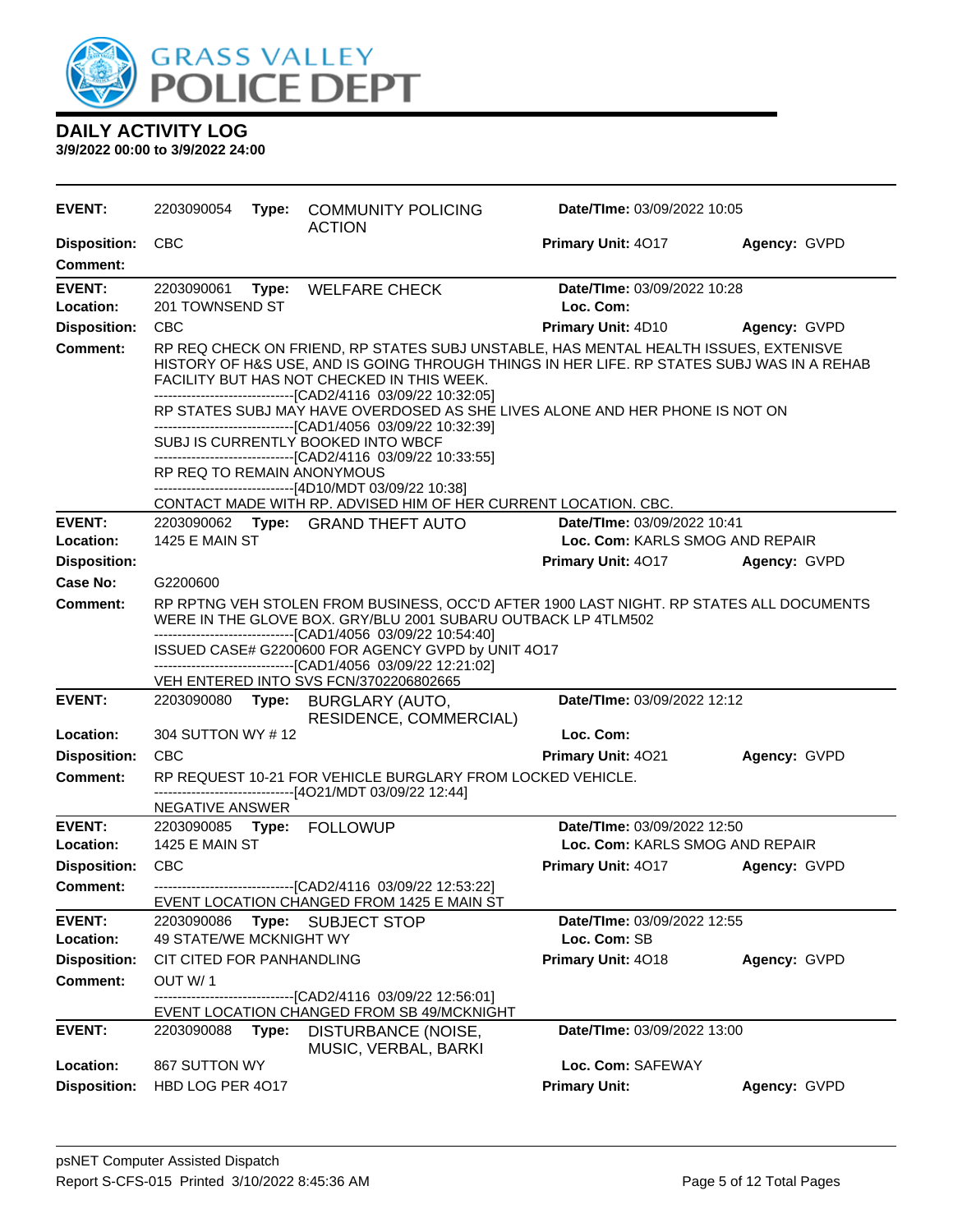

| <b>Comment:</b>            | <b>ALONG</b>               |       | RP RPTNG A RANDOM GYPSY PLAYING THE VIOLIN LOUDLY IN THE PARKING LOT, RP REQ HE BE MOVED<br>***** EVENT CLOSED BY CAD2 WITH COMMENT-LOG PER 4017                                                                                                                                               |                                          |                                          |
|----------------------------|----------------------------|-------|------------------------------------------------------------------------------------------------------------------------------------------------------------------------------------------------------------------------------------------------------------------------------------------------|------------------------------------------|------------------------------------------|
| <b>EVENT:</b>              | 2203090089                 | Type: | DISTURBANCE (NOISE,<br>MUSIC, VERBAL, BARKI                                                                                                                                                                                                                                                    | Date/TIme: 03/09/2022 13:03              |                                          |
| Location:                  | 867 SUTTON WY              |       |                                                                                                                                                                                                                                                                                                | Loc. Com: SAFEWAY                        |                                          |
| <b>Disposition:</b>        | CBC 98T                    |       |                                                                                                                                                                                                                                                                                                | Primary Unit: 4017                       | Agency: GVPD                             |
| <b>Comment:</b>            | 4017 ADV                   |       | RP STATES SUBJ FROM EARLIER IS NOW BACK, BETWEEN THE SLEEP SHOP AND VALENTINAS. WMA LSW<br>GRY CARHART SWEATSHIRT WITH GREEN WRITING, KAHKI TROUSERS, BEARD. RP STATES HE IS WAVING<br>HIS ARMS AND TALKING LOUDLY TO HIMSELF<br>--------------------------------[CAD1/4056 03/09/22 13:04:43] |                                          |                                          |
| <b>EVENT:</b>              |                            |       | 2203090096 Type: ALL OTHERS                                                                                                                                                                                                                                                                    | Date/TIme: 03/09/2022 13:32              |                                          |
| Location:                  | 129 S AUBURN ST            |       |                                                                                                                                                                                                                                                                                                |                                          | Loc. Com: GRASS VALLEY POLICE DEPARTMENT |
| <b>Disposition:</b>        | <b>RPT</b>                 |       |                                                                                                                                                                                                                                                                                                | <b>Primary Unit: 4D7</b>                 | Agency: GVPD                             |
| Case No:                   | G2200601                   |       |                                                                                                                                                                                                                                                                                                |                                          |                                          |
| <b>Comment:</b>            |                            |       | ISSUED CASE# G2200601 FOR AGENCY GVPD by UNIT 4D7<br>-------------------------------[CAD1/4056 03/09/22 13:32:33]                                                                                                                                                                              |                                          |                                          |
| <b>EVENT:</b>              |                            |       | EVENT LOCATION CHANGED FROM GVPD<br>2203090097 Type: ANIMALS (ABUSE, LOOSE,                                                                                                                                                                                                                    | Date/TIme: 03/09/2022 13:32              |                                          |
|                            |                            |       | FOUND, INJURED)                                                                                                                                                                                                                                                                                |                                          |                                          |
| Location:                  | 311 HUGHES RD # B          |       |                                                                                                                                                                                                                                                                                                | Loc. Com:                                |                                          |
| <b>Disposition:</b>        | <b>CBC</b>                 |       |                                                                                                                                                                                                                                                                                                | Primary Unit: 4017                       | <b>Agency: GVPD</b>                      |
| <b>Comment:</b>            | <b>DISPATCHED</b>          |       | RP RPTNG INJURED DEER WITH WOUNDS STRUGGLING IN RPS BACK YARD, REQ THE DEER BE                                                                                                                                                                                                                 |                                          |                                          |
| <b>EVENT:</b>              |                            |       | 2203090098 Type: TRAFFIC (DUI, PARKING,<br>SPEED, HAZ                                                                                                                                                                                                                                          | Date/TIme: 03/09/2022 13:34              |                                          |
| Location:                  | 49/20 RAMP STATE/174       |       |                                                                                                                                                                                                                                                                                                | Loc. Com: SOUTHBOUND                     |                                          |
| <b>Disposition:</b>        | <b>HBD</b>                 |       |                                                                                                                                                                                                                                                                                                | <b>Primary Unit:</b>                     | Agency: GVPD                             |
| <b>Comment:</b>            | ***** EVENT CLOSED BY CAD1 |       | RP ADV THERE IS A TRASH CAN AND DEBRIS THE ROADWAY ALL OVER THE ROADWAY ON THE<br>SOUTHBOUND LANES. CALLER TRANSFERRED TO CHP.                                                                                                                                                                 |                                          |                                          |
| <b>EVENT:</b><br>Location: | 265 SUTTON WY #424         |       | 2203090099 Type: TRESPASS                                                                                                                                                                                                                                                                      | Date/TIme: 03/09/2022 13:34<br>Loc. Com: |                                          |
| <b>Disposition:</b>        | <b>CBC</b>                 |       |                                                                                                                                                                                                                                                                                                | <b>Primary Unit: 4D10</b>                | Agency: GVPD                             |
| <b>Comment:</b>            |                            |       | RP REQ 10-21 REF TRANSIENTS LIVING BEHIND LISTED PROPERTY<br>--------------------------------[4D10/MDT 03/09/22 14:41]                                                                                                                                                                         |                                          |                                          |
| <b>EVENT:</b>              | 2203090100                 |       | CALLED RP. NO ANSWER. LEFT MESSAGE.<br>Type: ANIMALS (ABUSE, LOOSE,                                                                                                                                                                                                                            | Date/TIme: 03/09/2022 13:37              |                                          |
|                            |                            |       | FOUND, INJURED)                                                                                                                                                                                                                                                                                |                                          |                                          |
| Location:                  | 323 NORTHSTAR #2           |       |                                                                                                                                                                                                                                                                                                | Loc. Com:                                |                                          |
| <b>Disposition:</b>        | <b>CBC</b>                 |       |                                                                                                                                                                                                                                                                                                | Primary Unit: 4Z32                       | Agency: GVPD                             |
| <b>Comment:</b>            | <b>ANIMAL PICKUP</b>       |       |                                                                                                                                                                                                                                                                                                |                                          |                                          |
| <b>EVENT:</b>              | 2203090110                 | Type: | <b>SUSPICIOUS CIRCUMSTANCE</b><br>(VEHICLE, PERSON                                                                                                                                                                                                                                             | Date/TIme: 03/09/2022 14:15              |                                          |
| Location:                  | 709 SUTTON WAY             |       |                                                                                                                                                                                                                                                                                                | Loc. Com: TRI COUNTIES BANK              |                                          |
| <b>Disposition:</b>        | <b>CBC</b>                 |       |                                                                                                                                                                                                                                                                                                | Primary Unit: 4K6                        | Agency: GVPD                             |
| <b>Comment:</b>            | LOC FRO 10 MIN.            |       | RP ADV THERE IS A MALE SUBJ IN THE COURTYARD TALKING TO HIMSELF AND ACTING ODDLY DESC WMA<br>APPROX 30 YOA BRO HAIR W/ BEARD LSW A GRY SWEATSHIRT. NO WEAPONS SEEN. BEEN AT THE ABV                                                                                                            |                                          |                                          |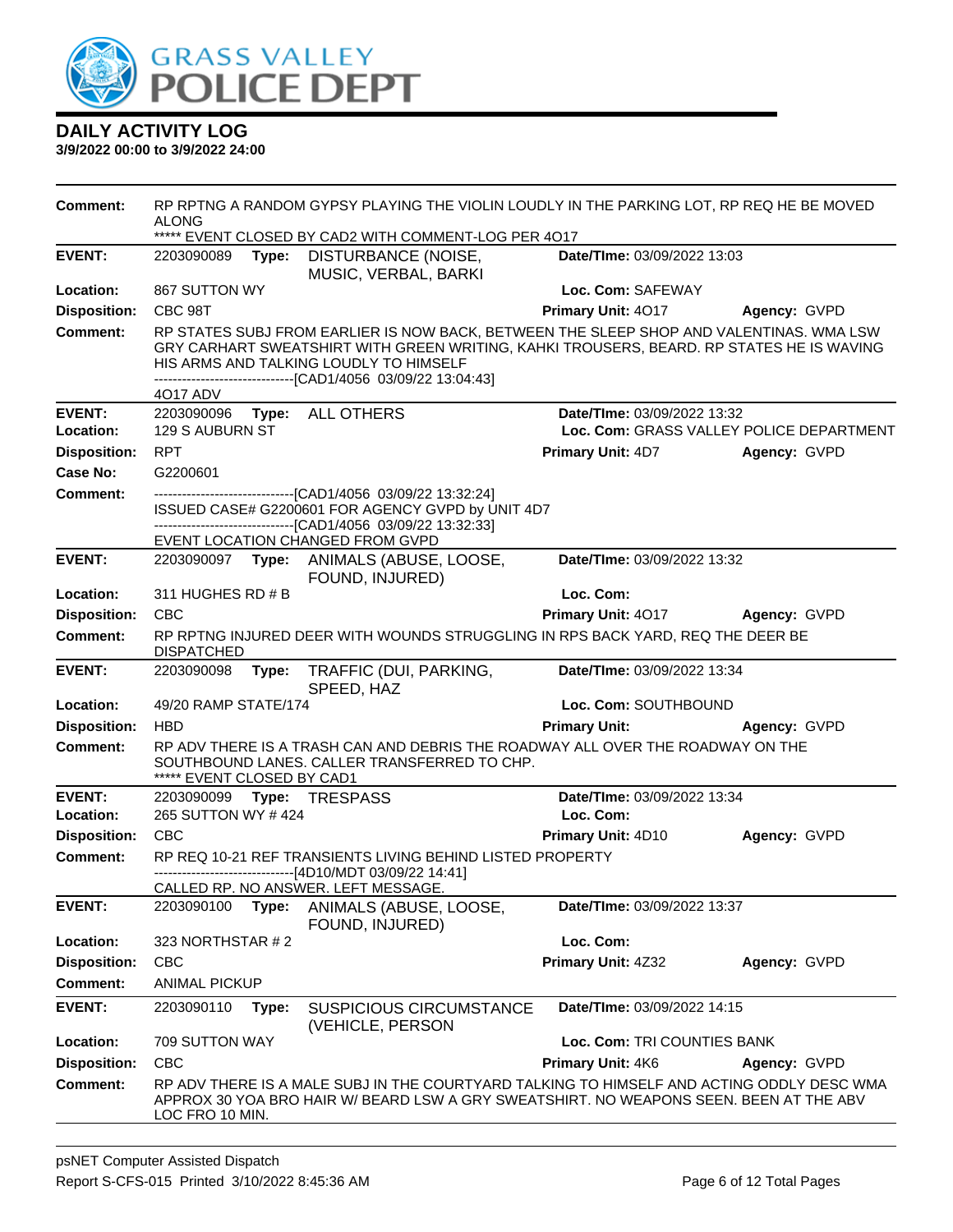

| <b>EVENT:</b>       | 2203090114         | Type: | THEFT (GRAND, PETTY, FROM<br><b>MERCHANT</b> )                                                                                                                                                  | Date/TIme: 03/09/2022 14:36  |              |
|---------------------|--------------------|-------|-------------------------------------------------------------------------------------------------------------------------------------------------------------------------------------------------|------------------------------|--------------|
| Location:           | 132 E MAIN ST      |       |                                                                                                                                                                                                 | Loc. Com: CRACK WIRELESS     |              |
| <b>Disposition:</b> | <b>CBC</b>         |       |                                                                                                                                                                                                 | Primary Unit: 4D10           | Agency: GVPD |
| <b>Comment:</b>     |                    |       | RP REQ 10-21 REG BUSINESS SHUTTING DOWN AND IS STILL IN POSSESSION OF RPS BELONGINGS<br>-------------------------------[4D10/MDT 03/09/22 15:02]                                                |                              |              |
|                     |                    |       | CONTACT MADE WITH RP. RP ADVISED THERE WAS A NEW ADDRESS AND PHONE NUMBER ON THE<br>BUSINESS. HE WILL ATTEMPT TO CONTACT HIM THROUGH THE NOTE LEFT ON THE BUSINESS DOOR. CBC.                   |                              |              |
| <b>EVENT:</b>       |                    |       | 2203090119 Type: ANIMALS (ABUSE, LOOSE,<br>FOUND, INJURED)                                                                                                                                      | Date/TIme: 03/09/2022 14:49  |              |
| Location:           | 102 RICHARDSON ST  |       |                                                                                                                                                                                                 | Loc. Com: SOUTH PINE CAFE    |              |
| <b>Disposition:</b> | <b>CBC</b>         |       |                                                                                                                                                                                                 | <b>Primary Unit: 4Z32</b>    | Agency: GVPD |
| <b>Comment:</b>     | DISTRESS.          |       | RP ADV THERE IS A DOG LOCKED IN A TRUCK FOR AN EXTENDED PERIOD OF TIME. VEH IS A GRY FORD TK<br>PK NO PLATE W/ A BUNCH OF TRASH IN THE BACK. DOG DESC AS A BULL MASTIFF AND LOOKS LIKE IT IS IN |                              |              |
|                     |                    |       | TK IS PARKED AT THE LOT ACR FROM THE ABV LOC.                                                                                                                                                   |                              |              |
|                     | <b>VEH</b>         |       | --------------------------------[CAD2/4116 03/09/22 15:36:04]<br>DOG OWNER AT GVPD REQ CTC, UPSET BECAUSE AC UNIT DID NOT HAVE PERMISSION TO ENTER SUBJ                                         |                              |              |
|                     |                    |       | ---------------------------------[CAD2/4116 03/09/22 15:38:56]<br>RP CALLED ON 911 DEMANDING TO SPEAK WITH GVPD, DISCONNECTED WHEN ASKED HIS NAME                                               |                              |              |
|                     |                    |       | ---------------------------------[CAD2/4116 03/09/22 15:39:19]                                                                                                                                  |                              |              |
|                     |                    |       | RP CALLED BACK, REQ CTC AT GVPD, WAITING IN THE LOBBY                                                                                                                                           |                              |              |
| <b>EVENT:</b>       |                    |       | 2203090120 Type: SUSPICIOUS CIRCUMSTANCE<br>(VEHICLE, PERSON                                                                                                                                    | Date/TIme: 03/09/2022 14:51  |              |
| Location:           | 428 BRUNSWICK RD   |       |                                                                                                                                                                                                 | Loc. Com: CHASE 530 477 0470 |              |
| <b>Disposition:</b> |                    |       |                                                                                                                                                                                                 | Primary Unit: 4017           | Agency: GVPD |
| <b>Comment:</b>     |                    |       | RP ADV THERE IS A MALE SUBJ SITTING BTW CHASE BANK AND AUTOZONE DOING H&S. WMA APPROX 35-<br>40 YOA LSW BLK HAT, BLK HOODIE AND JEANS.                                                          |                              |              |
| <b>EVENT:</b>       | 2203090121 Type:   |       | <b>ORDINANCES</b><br>(COUNTY/MUNICIPAL)                                                                                                                                                         | Date/TIme: 03/09/2022 14:51  |              |
| Location:           | 692 FREEMAN LN # A |       |                                                                                                                                                                                                 | Loc. Com: RALEYS             |              |
| <b>Disposition:</b> | CBC                |       |                                                                                                                                                                                                 | Primary Unit: 402            | Agency: GVPD |
| <b>Comment:</b>     | <b>SOLICITORS</b>  |       |                                                                                                                                                                                                 |                              |              |
|                     |                    |       | -------------------------------[CAD1/4056 03/09/22 14:51:30]<br>EVENT LOCATION CHANGED FROM 692 FREEMAN                                                                                         |                              |              |
| <b>EVENT:</b>       |                    |       | 2203090127 Type: THEFT (GRAND, PETTY, FROM<br><b>MERCHANT)</b>                                                                                                                                  | Date/TIme: 03/09/2022 15:07  |              |
| Location:           | 244 DORSEY DR # 67 |       |                                                                                                                                                                                                 | Loc. Com:                    |              |
| <b>Disposition:</b> | <b>CBC</b>         |       |                                                                                                                                                                                                 | Primary Unit: 4021           | Agency: GVPD |
| <b>Comment:</b>     |                    |       | RP REQ 10-21 REG "REAH WHO LIVES IN THE WOODS" MAKING THREATS TO RP<br>--[4O21/MDT 03/09/22 16:11]                                                                                              |                              |              |
|                     |                    |       | THREATS NOT CREDIBLE ADVISED TO SEEK A RO                                                                                                                                                       |                              |              |
| <b>EVENT:</b>       | 2203090130         | Type: | <b>COMMUNITY POLICING</b><br><b>ACTION</b>                                                                                                                                                      | Date/TIme: 03/09/2022 15:10  |              |
| <b>Disposition:</b> | <b>CBC</b>         |       |                                                                                                                                                                                                 | Primary Unit: 402            | Agency: GVPD |
| <b>Comment:</b>     |                    |       |                                                                                                                                                                                                 |                              |              |
| <b>EVENT:</b>       | 2203090131         | Type: | <b>FOLLOWUP</b>                                                                                                                                                                                 | Date/TIme: 03/09/2022 15:19  |              |
| Location:           | 304 SUTTON WY #4   |       |                                                                                                                                                                                                 | Loc. Com:                    |              |
| <b>Disposition:</b> | <b>CBC</b>         |       |                                                                                                                                                                                                 | Primary Unit: 4021           | Agency: GVPD |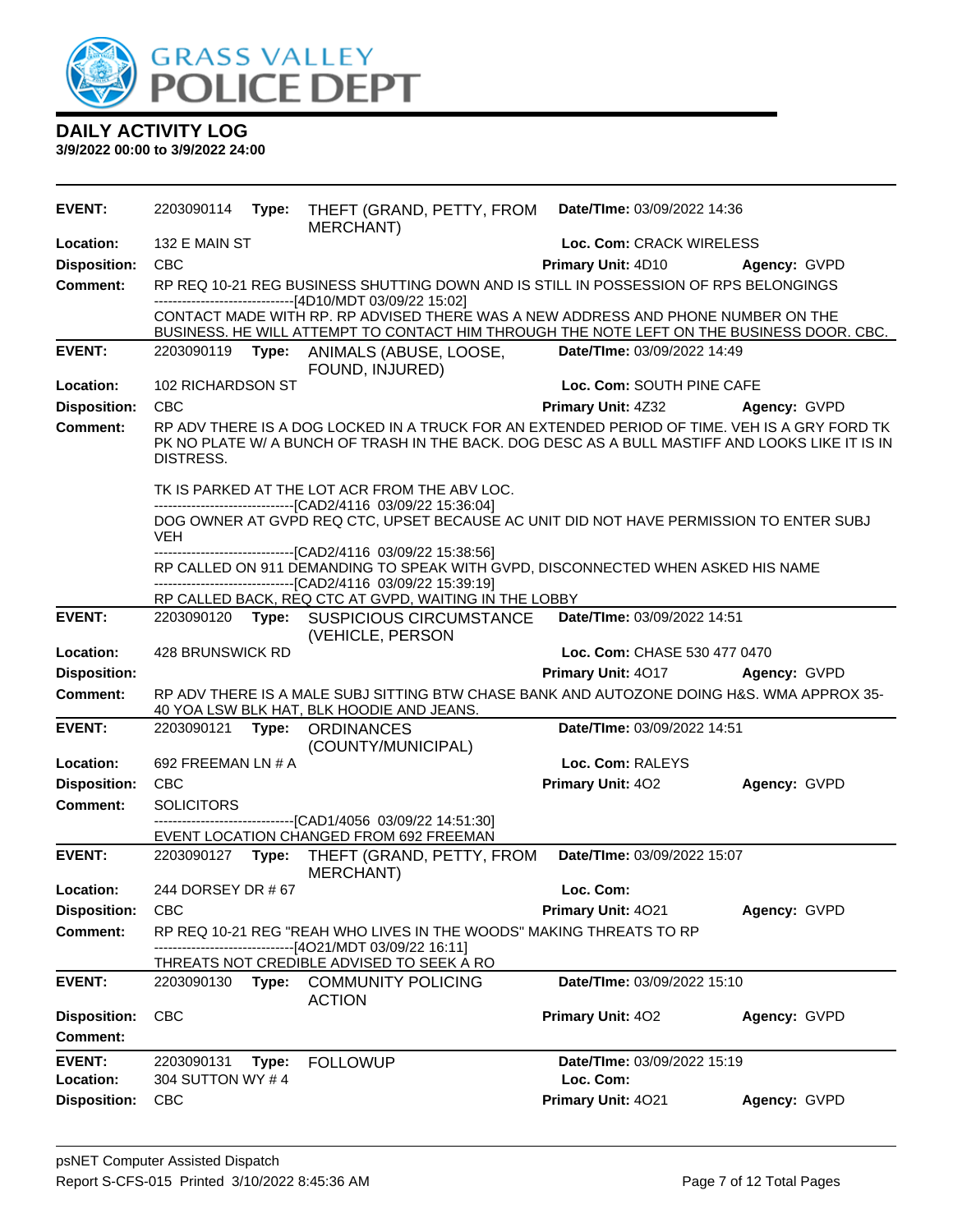

| Comment:                   | RP REQ 10-21 REG THEFT OF ITEMS FROM VEH, REF EVENT #2203090080<br>-------------------------[4O21/MDT 03/09/22 15:34]                                                                                                                                                                             |                                  |                                                            |              |
|----------------------------|---------------------------------------------------------------------------------------------------------------------------------------------------------------------------------------------------------------------------------------------------------------------------------------------------|----------------------------------|------------------------------------------------------------|--------------|
|                            | RP HAS NEGATIVE SUSPECT INFO, NEGATIVE SURVEILLANCE VIDEO AND RP SAID HE WOULD FILE REPORT<br><b>ONLINE</b>                                                                                                                                                                                       |                                  |                                                            |              |
| <b>EVENT:</b><br>Location: | 2203090137<br>Type: TRAFFIC ACCIDENT<br>380 RAILROAD AV                                                                                                                                                                                                                                           |                                  | Date/TIme: 03/09/2022 15:41<br>Loc. Com: HILLS FLAT LUMBER |              |
| <b>Disposition:</b>        | CBC NEG DUI OR TC                                                                                                                                                                                                                                                                                 |                                  | <b>Primary Unit: 401</b>                                   | Agency: GVPD |
| <b>Comment:</b>            | 911 RPTNG RED SUBARU TURNING TOWARD HILLS FLAT LUMBER, DRIVER WAS ACTING WEIRD AND<br><b>ALMOST HIT RP</b><br>-------------------------------[CAD2/4116 03/09/22 15:41:54]<br>HILLS FLAT LUMBER PARKING LOT, SUBJ HIT ANOTHER VEH<br>-------------------------------[CAD2/4116 03/09/22 15:42:00] |                                  |                                                            |              |
|                            | EVENT CALL TYPE CHANGED FROM TRF<br>------------------------------[CAD2/4116 03/09/22 15:43:29]                                                                                                                                                                                                   |                                  |                                                            |              |
|                            | RP STATES SUBJ MAY BE HAVING A SEIZURE, XFR TO CALFIRE                                                                                                                                                                                                                                            |                                  |                                                            |              |
|                            | -------------------------------[CAD2/4116 03/09/22 15:43:42]<br>EVENT LOCATION CHANGED FROM IDAHO MARYLAND RD/49/20 GV<br>-------------------------------[CAD2/4116 03/09/22 15:47:15]                                                                                                            |                                  |                                                            |              |
|                            | CALFIRE REQ ASSISTANCE, POSS HBD DRIVER, SUBJ WEARING BLK SHIRT, BLU JEANS<br>-------------------------------[CAD2/4116 03/09/22 15:47:49]                                                                                                                                                        |                                  |                                                            |              |
|                            | SUBJ SITTING IN THE VEH, LP 5XIY779                                                                                                                                                                                                                                                               |                                  |                                                            |              |
| <b>EVENT:</b>              | 2203090142 Type: DISTURBANCE (NOISE,                                                                                                                                                                                                                                                              | MUSIC, VERBAL, BARKI             | Date/TIme: 03/09/2022 15:50                                |              |
| Location:                  | 119 NEAL ST                                                                                                                                                                                                                                                                                       |                                  | Loc. Com: WILD BIRDS UNLIMITED                             |              |
| <b>Disposition:</b>        | <b>CBC</b>                                                                                                                                                                                                                                                                                        |                                  | <b>Primary Unit: 402</b>                                   | Agency: GVPD |
| <b>Comment:</b>            | RP RPTNG 3 OR 4 JUV SKATEBOARDING AND THROWING BASKETBALLS FROM UPSTAIRS<br>-------------------------------[4O2/MDT 03/09/22 16:27]                                                                                                                                                               |                                  |                                                            |              |
|                            | AREA CHECK MADE, UTL                                                                                                                                                                                                                                                                              |                                  |                                                            |              |
| <b>EVENT:</b><br>Location: | <b>IFO GV BREW NB</b>                                                                                                                                                                                                                                                                             |                                  | Date/TIme: 03/09/2022 16:01<br>Loc. Com:                   |              |
| <b>Disposition:</b>        | UTL NEG MATCH                                                                                                                                                                                                                                                                                     |                                  | <b>Primary Unit: 4S1</b>                                   | Agency: GVPD |
| <b>Comment:</b>            | POSS 10851                                                                                                                                                                                                                                                                                        |                                  |                                                            |              |
| <b>EVENT:</b>              | 2203090146<br>Type: TRAFFIC ACCIDENT                                                                                                                                                                                                                                                              |                                  | Date/TIme: 03/09/2022 16:04                                |              |
| Location:                  | SO AUBURN ST/EA MCKNIGHT WY                                                                                                                                                                                                                                                                       |                                  | Loc. Com:                                                  |              |
| <b>Disposition:</b>        | <b>RPT</b>                                                                                                                                                                                                                                                                                        |                                  | Primary Unit: 4018                                         | Agency: GVPD |
| Case No:<br>Comment:       | G2200602<br>911 RPTNG 20002 JUST OCC'D, MOTORCYCLE HIT MIRROR OFF RPS VEH                                                                                                                                                                                                                         |                                  |                                                            |              |
|                            | -------------------------[CAD1/4056 03/09/22 16:05:13]                                                                                                                                                                                                                                            |                                  |                                                            |              |
|                            | <b>VOICED</b>                                                                                                                                                                                                                                                                                     |                                  |                                                            |              |
|                            | -------------------[CAD2/4116 03/09/22 16:05:41]<br>SMALLER SIL MOTORCYCLE, DRIVER WITH A CAMO TYPE BACKPACK<br>-------------------------------[CAD2/4116_03/09/22 16:06:35]                                                                                                                      |                                  |                                                            |              |
|                            | <b>RP DECLINED MEDICAL</b><br>--------------------------------[CAD2/4116 03/09/22 16:08:19]                                                                                                                                                                                                       |                                  |                                                            |              |
|                            | SIL MERCEDES 300C 4DR SEDAN, LP 8KKJ877<br>-------------------------------[CAD3/3927   03/09/22 16:18:52]                                                                                                                                                                                         |                                  |                                                            |              |
|                            | ISSUED CASE# G2200602 FOR AGENCY GVPD by UNIT 4O18                                                                                                                                                                                                                                                |                                  |                                                            |              |
| <b>EVENT:</b>              | 2203090147<br>Type:                                                                                                                                                                                                                                                                               | 911 UNKNOWN<br>(HANGUPS, ABAN'S) | Date/TIme: 03/09/2022 16:12                                |              |
| Location:                  | 810 E MAIN ST                                                                                                                                                                                                                                                                                     |                                  | Loc. Com: BIG A ROOT BEER DRIVE-IN                         |              |
| <b>Disposition:</b>        | <b>HBD</b>                                                                                                                                                                                                                                                                                        |                                  | <b>Primary Unit:</b>                                       | Agency: GVPD |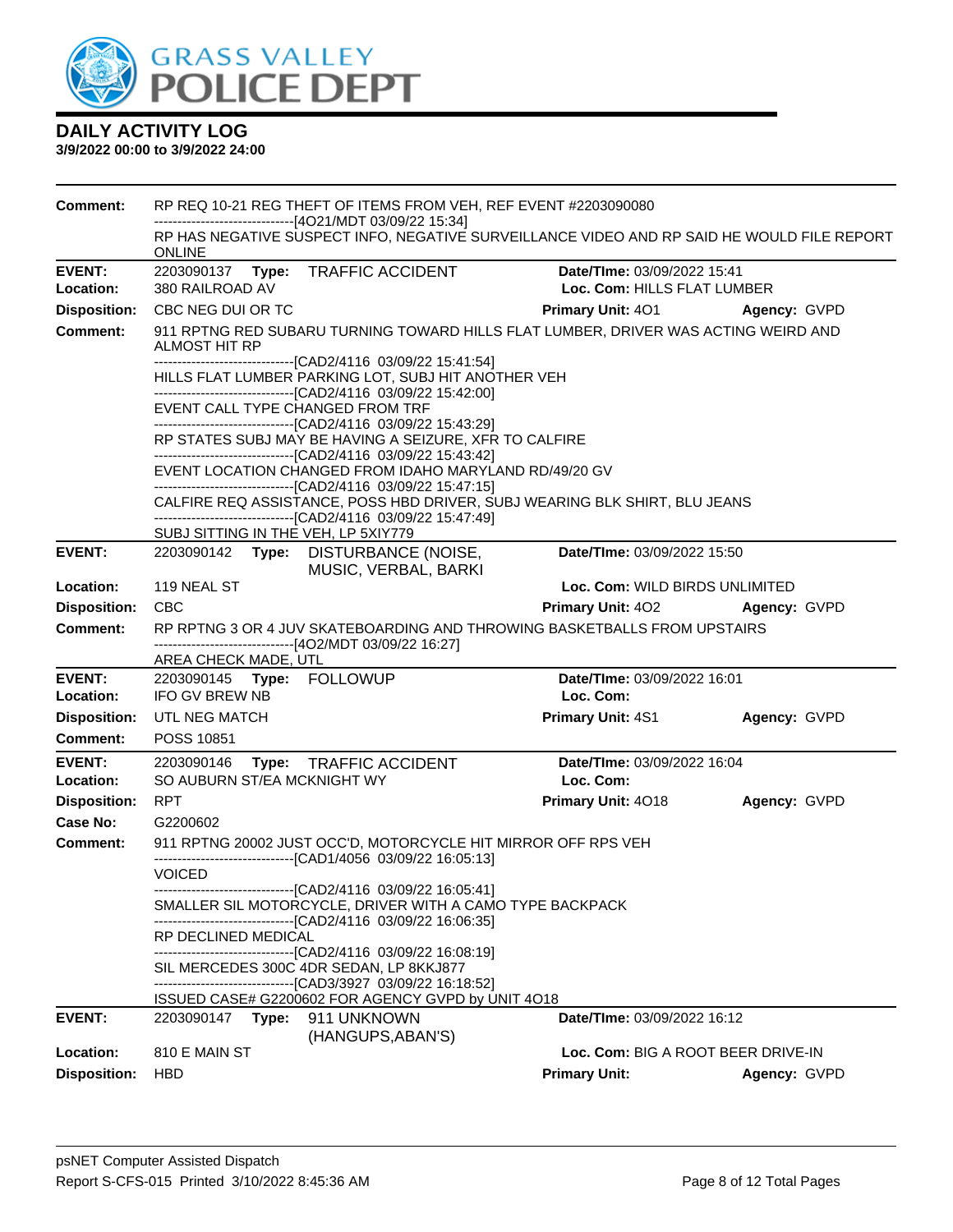

| <b>Comment:</b>                        | 911 ABANDON                                      |                                                                                                                                             |                                          |              |
|----------------------------------------|--------------------------------------------------|---------------------------------------------------------------------------------------------------------------------------------------------|------------------------------------------|--------------|
|                                        |                                                  | -------------------------------[CAD2/4116 03/09/22 16:13:51]<br>EVENT LOCATION CHANGED FROM LAT: 39.20058600 LONG: -121.056772 GRASS VALLEY |                                          |              |
|                                        |                                                  | --------------------------------[CAD2/4116 03/09/22 16:14:18]                                                                               |                                          |              |
|                                        | ***** EVENT CLOSED BY CAD2                       | ON CALL BACK, ACCIDENTAL WHILE DRIVING, C4                                                                                                  |                                          |              |
| <b>EVENT:</b>                          |                                                  | 2203090150 Type: CITIZEN ASSIST (CIVIL                                                                                                      | Date/TIme: 03/09/2022 16:21              |              |
|                                        |                                                  | STANDBY'S, LOCKOUT                                                                                                                          |                                          |              |
| Location:                              | 1262 SUTTON WY                                   |                                                                                                                                             | Loc. Com: HOSPITALITY HOUSE 530 271 7144 |              |
| <b>Disposition:</b><br><b>Comment:</b> | <b>CBC</b>                                       |                                                                                                                                             | Primary Unit: 4K6                        | Agency: GVPD |
|                                        | <b>CLEARANCE FOR 2</b>                           | -------------------------------[4K6/MDT 03/09/22 18:22]                                                                                     |                                          |              |
|                                        | DENIED. SEE FI ENTRIES.                          |                                                                                                                                             |                                          |              |
| <b>EVENT:</b>                          | 2203090152 Type: 911 UNKNOWN                     | (HANGUPS, ABAN'S)                                                                                                                           | Date/TIme: 03/09/2022 16:24              |              |
| Location:                              | 400 S CHURCH ST                                  |                                                                                                                                             | Loc. Com: MOUNT ST MARYS SCHOOL          |              |
| <b>Disposition:</b>                    | <b>HBD</b>                                       |                                                                                                                                             | <b>Primary Unit:</b>                     | Agency: GVPD |
| <b>Comment:</b>                        | 911 ABANDON                                      |                                                                                                                                             |                                          |              |
|                                        |                                                  | -------------------------------[CAD2/4116 03/09/22 16:37:52]<br>ON CALL BACK, ACCIDENTAL WHILE STUDENT WAS DIALING OUT                      |                                          |              |
| <b>EVENT:</b>                          | ***** EVENT CLOSED BY CAD1<br>2203090154         |                                                                                                                                             | Date/TIme: 03/09/2022 16:39              |              |
|                                        |                                                  | Type: TRAFFIC (DUI, PARKING,<br>SPEED, HAZ                                                                                                  |                                          |              |
| Location:                              | 867 SUTTON WY                                    |                                                                                                                                             | Loc. Com: SAFEWAY                        |              |
| <b>Disposition:</b>                    | ARA                                              |                                                                                                                                             | Primary Unit: 4017                       | Agency: GVPD |
| Case No:                               | G2200604                                         |                                                                                                                                             |                                          |              |
| <b>Comment:</b>                        | <b>INFLUENCE OF H&amp;S</b>                      | RPTNG 98-2000 WHI FOR F150 PULLING INTO THE PARKING LOT, RP STATES SUBJ IS UNDER THE                                                        |                                          |              |
|                                        |                                                  | ------------------------------[CAD2/4116 03/09/22 16:42:14]                                                                                 |                                          |              |
|                                        | <b>DRIVING</b>                                   | RP STATES SUBJ HANGS AROUND THE BRUNSWICK BASIN, RP NO LONGER SEES THE TRUCK SUBJ WAS                                                       |                                          |              |
|                                        |                                                  | -------------------------------[CAD2/4116 03/09/22 16:42:32]<br>RP STATES POSS UP THE STREET ON SUTTON                                      |                                          |              |
|                                        |                                                  | --------------------------------[CAD2/4116 03/09/22 16:44:49]                                                                               |                                          |              |
|                                        |                                                  | RP STATES SUBJ HAS HISTORY OF FENTANYL ABUSE<br>-------------------------------[CAD1/4056 03/09/22 17:08:25]                                |                                          |              |
|                                        |                                                  | YUBA CITY PD WILL CALLBACK WITH WARRANT STATUS, THEY ARE UTL THE HARD COPY                                                                  |                                          |              |
|                                        |                                                  | ------------------------------[CAD3/3927 03/09/22 17:24:54]                                                                                 |                                          |              |
|                                        |                                                  | ISSUED CASE# G2200604 FOR AGENCY GVPD by UNIT 4O17<br>-------------------------------[4O17/MDT 03/09/22 17:57]                              |                                          |              |
|                                        |                                                  | BOOKING CHARGES: YUBA WARRANT, 22210 PC, 11350 HS, 11364 HS, 1203.2 PC                                                                      |                                          |              |
| <b>EVENT:</b>                          | 2203090155<br>Type:                              | DISTURBANCE (NOISE,<br>MUSIC, VERBAL, BARKI                                                                                                 | Date/TIme: 03/09/2022 16:56              |              |
| Location:                              | 49/20 RAMP STATE/SO AUBURN ST                    |                                                                                                                                             | Loc. Com: SB                             |              |
| <b>Disposition:</b>                    | <b>REF</b>                                       |                                                                                                                                             | <b>Primary Unit:</b>                     | Agency: GVPD |
| Comment:                               |                                                  | 911 RPTNG BOYFRIEND ATTEMPTING TO EXIT RPS VEH WHILE SHE IS DRIVING, XFR TO CHP. VEH IS A WHI<br>NISSAN VERSA, CURRENTLY PULLED OVER        |                                          |              |
|                                        | <b>BROADCASTED</b><br>***** EVENT CLOSED BY CAD3 | --------------------[CAD3/3927 03/09/22 16:56:40]                                                                                           |                                          |              |
| <b>EVENT:</b>                          | 2203090156<br>Type:                              | <b>KIDNAP</b>                                                                                                                               | Date/TIme: 03/09/2022 16:59              |              |
| Location:                              | 105 W EMPIRE ST                                  |                                                                                                                                             | Loc. Com: BEHIND ADDRESS, IN DENTIST     |              |
| <b>Disposition:</b>                    | <b>RPT</b>                                       |                                                                                                                                             | <b>PARKING</b><br>Primary Unit: 4018     | Agency: GVPD |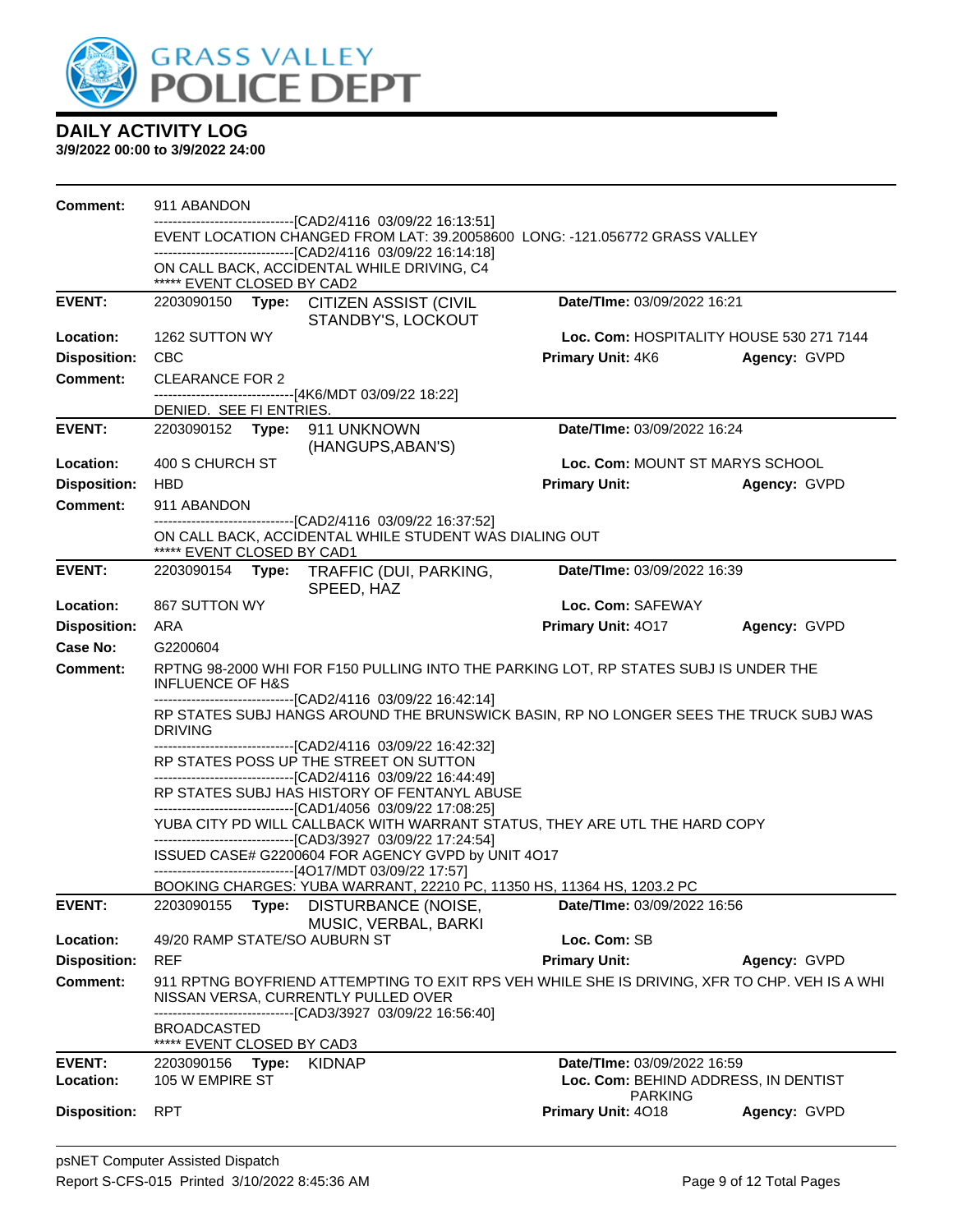

| Case No:            | G2200603                   |                                                                                                                                    |                                                                                                                                                                                                                                                                 |                                                     |              |  |  |
|---------------------|----------------------------|------------------------------------------------------------------------------------------------------------------------------------|-----------------------------------------------------------------------------------------------------------------------------------------------------------------------------------------------------------------------------------------------------------------|-----------------------------------------------------|--------------|--|--|
| Comment:            |                            |                                                                                                                                    | 911 JUV RPTNG MALE IN A BEAT UP WHI CAR ATTEMPTED TO LURE JUV INTO SUBJS VEH. WHEN JUV<br>DELCINED, SUBJ ASKED WHY, JUV STATED SHE HAD TO LEAVE                                                                                                                 |                                                     |              |  |  |
|                     |                            | ---------------------------------[CAD2/4116 03/09/22 16:59:53]<br>JUV CURRENTLY SAFELY WITH GUARDIAN. STATES OCC'D AT THE BUS STOP |                                                                                                                                                                                                                                                                 |                                                     |              |  |  |
|                     |                            |                                                                                                                                    | -------------------------------[CAD2/4116 03/09/22 17:00:51]<br>WMA, LATE 30-40S, WHI STUBBLE ON HIS FACE, LSW DIRTY GRY TSHIRT                                                                                                                                 |                                                     |              |  |  |
|                     |                            |                                                                                                                                    | -------------------------------[CAD2/4116 03/09/22 17:02:17]                                                                                                                                                                                                    |                                                     |              |  |  |
|                     |                            |                                                                                                                                    | SUBJ ASKED "HEY CAN YOU HELP ME OUT", JUV SAID "WHAT", SUBJ STATED "MY WIFE AND I ARE IN AN<br>ARGUMENT, I NEED SOME COMFORT", JUV THEN STATED SHE HAD TO LEAVE AND LEFT<br>-------------------------------[CAD2/4116 03/09/22 17:03:05]                        |                                                     |              |  |  |
|                     |                            |                                                                                                                                    | JUV STATES SUBJ TOOK OFF TOWARDS DOWNTOWN                                                                                                                                                                                                                       |                                                     |              |  |  |
|                     |                            |                                                                                                                                    | --------------------------------[CAD2/4116 03/09/22 17:04:03]<br>JUV STATES BEAT UP WHI HATCHBACK, 4DR. OCC'D APROX 10-15 MINS AGO<br>--------------------------------[CAD3/3927 03/09/22 17:20:18]                                                             |                                                     |              |  |  |
|                     |                            |                                                                                                                                    | ISSUED CASE# G2200603 FOR AGENCY GVPD BY UNIT 4O18                                                                                                                                                                                                              |                                                     |              |  |  |
| <b>EVENT:</b>       |                            |                                                                                                                                    | 2203090157 Type: TRAFFIC (DUI, PARKING,<br>SPEED, HAZ                                                                                                                                                                                                           | Date/TIme: 03/09/2022 17:02                         |              |  |  |
| Location:           | SUTTON WY/BRUNSWICK RD     |                                                                                                                                    |                                                                                                                                                                                                                                                                 | Loc. Com:                                           |              |  |  |
| <b>Disposition:</b> | <b>CBC</b>                 |                                                                                                                                    |                                                                                                                                                                                                                                                                 | <b>Primary Unit: 4K6</b>                            | Agency: GVPD |  |  |
| <b>Comment:</b>     |                            |                                                                                                                                    | RP RPT'G WMA W/BRO HAIR, GRY HOODIE AND GRY PANTS "PLAYING"IN THE ROADWAY<br>-------------------------[CAD3/3927 03/09/22 17:10:49]                                                                                                                             |                                                     |              |  |  |
|                     | 1098 T COUNSELED           |                                                                                                                                    |                                                                                                                                                                                                                                                                 |                                                     |              |  |  |
| <b>EVENT:</b>       |                            |                                                                                                                                    | 2203090168 Type: DISTURBANCE (NOISE,<br>MUSIC, VERBAL, BARKI                                                                                                                                                                                                    | Date/TIme: 03/09/2022 18:58                         |              |  |  |
| Location:           | 405 S AUBURN ST # 111      |                                                                                                                                    |                                                                                                                                                                                                                                                                 | Loc. Com: STAGECOACH                                |              |  |  |
| <b>Disposition:</b> | <b>RPT</b>                 |                                                                                                                                    |                                                                                                                                                                                                                                                                 | <b>Primary Unit: 4011</b>                           | Agency: GVPD |  |  |
| <b>Case No:</b>     | G2200605                   |                                                                                                                                    |                                                                                                                                                                                                                                                                 |                                                     |              |  |  |
| Comment:            |                            |                                                                                                                                    | 911 EMPLOYEE REPORTING XRAY CAME INTO OFFICE AND ASKED HER TO CALL LE REGARDING A DV<br>ISSUE. STATES XRAY HAS RETURNED TO ROOM 111 AND IS SCARED AND LOCKED IN ROOM 111 WITH HER<br>KIDS. MALE HAD HIT HER, AND LEFT IN A GOL CHEVY TRUCK, APPROX 10 MINS AGO. |                                                     |              |  |  |
|                     |                            |                                                                                                                                    | ---------------------------------[CAD3/4085 03/09/22 18:59:10]<br>RP HAS NO INFO ON MALE, XRAY IS IN ROOM 111<br>-------------------------------[CAD1/4051 03/09/22 19:17:05]                                                                                   |                                                     |              |  |  |
|                     |                            |                                                                                                                                    | ISSUED CASE# G2200605 FOR AGENCY GVPD by UNIT 4011                                                                                                                                                                                                              | Date/TIme: 03/09/2022 19:02                         |              |  |  |
| <b>EVENT:</b>       | 2203090170 <b>Type:</b>    |                                                                                                                                    | 911 UNKNOWN<br>(HANGUPS, ABAN'S)                                                                                                                                                                                                                                |                                                     |              |  |  |
| Location:           |                            |                                                                                                                                    | LAT: 39.22215070 LONG: -121.053403                                                                                                                                                                                                                              | Loc. Com:                                           |              |  |  |
| <b>Disposition:</b> | <b>HBD</b>                 |                                                                                                                                    |                                                                                                                                                                                                                                                                 | <b>Primary Unit:</b>                                | Agency: GVPD |  |  |
| Comment:            | 911 ABAN                   |                                                                                                                                    | ------------------[CAD3/4085 03/09/22 19:03:23]                                                                                                                                                                                                                 |                                                     |              |  |  |
|                     | ON CALLBACK, LEFT MSG      |                                                                                                                                    | -------------------------------[CAD3/4085 03/09/22 19:03:48]                                                                                                                                                                                                    |                                                     |              |  |  |
|                     | <b>NEG HIST W/ NUMBER</b>  |                                                                                                                                    |                                                                                                                                                                                                                                                                 |                                                     |              |  |  |
| <b>EVENT:</b>       | ***** EVENT CLOSED BY CAD1 |                                                                                                                                    |                                                                                                                                                                                                                                                                 | Date/TIme: 03/09/2022 19:16                         |              |  |  |
|                     | 2203090173                 | Type:                                                                                                                              | 911 UNKNOWN<br>(HANGUPS, ABAN'S)                                                                                                                                                                                                                                |                                                     |              |  |  |
| Location:           | 155 GLASSON WY             |                                                                                                                                    |                                                                                                                                                                                                                                                                 | Loc. Com: SIERRA NEVADA MEMORIAL<br><b>HOSPITAL</b> |              |  |  |
| <b>Disposition:</b> | <b>HBD</b>                 |                                                                                                                                    |                                                                                                                                                                                                                                                                 | <b>Primary Unit:</b>                                | Agency: GVPD |  |  |
| <b>Comment:</b>     | 911 ABAN                   |                                                                                                                                    |                                                                                                                                                                                                                                                                 |                                                     |              |  |  |
|                     |                            |                                                                                                                                    | --------------------------------[CAD3/4085 03/09/22 19:17:09]<br>EVENT LOCATION CHANGED FROM LAT: 39.21920100 LONG: -121.052352 GRASS VALLEY<br>------------------------[CAD3/4085_03/09/22 19:17:21]                                                           |                                                     |              |  |  |
|                     | ***** EVENT CLOSED BY CAD3 |                                                                                                                                    | ON CALLBACK, ACCIDENTAL POCKET DIAL WHILE LEAVING WORK. CODE 4                                                                                                                                                                                                  |                                                     |              |  |  |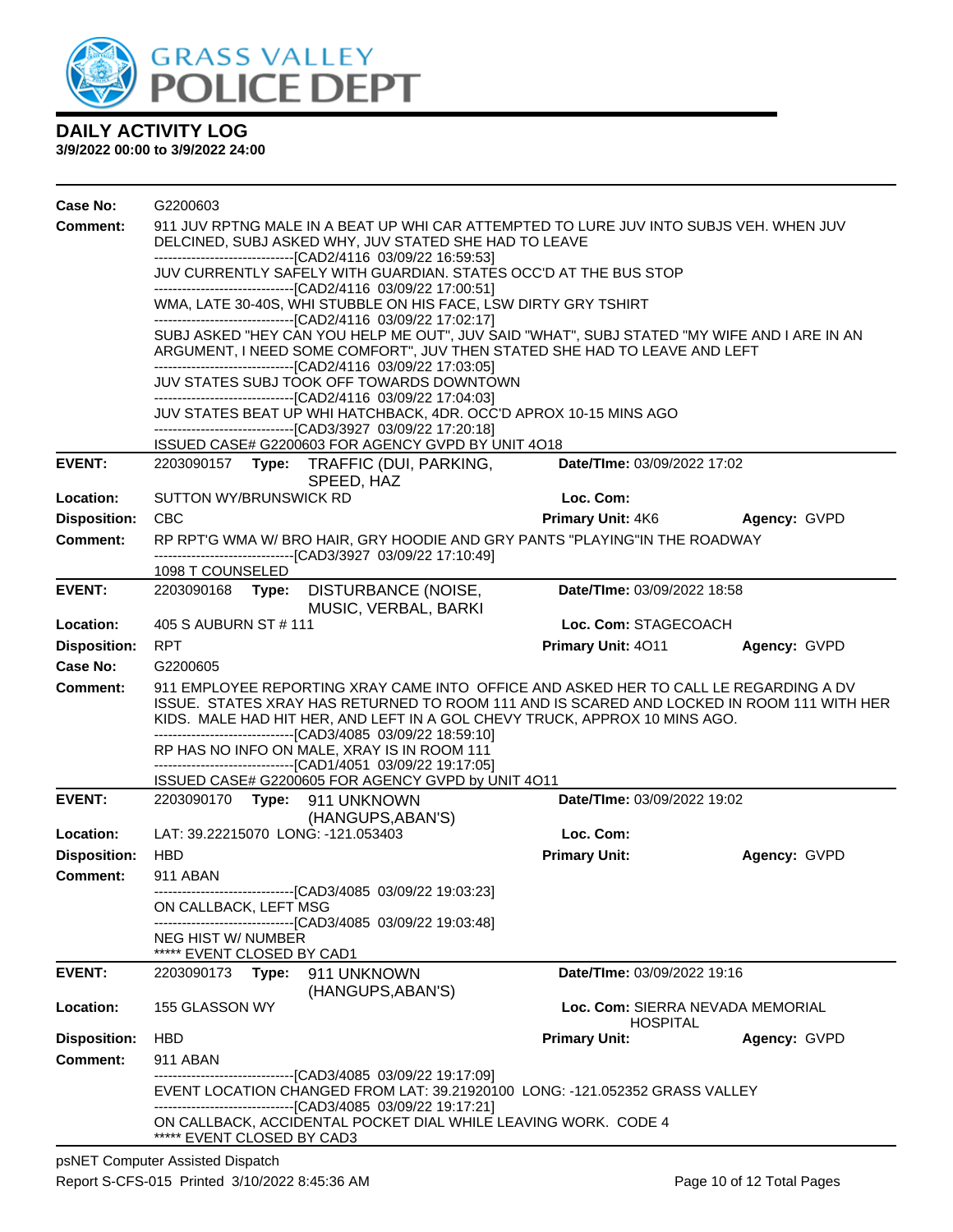

| EVENT:                           | 2203090175                                            | Type: | 911 UNKNOWN<br>(HANGUPS, ABAN'S)                                                                                                                                                                                                                                 | <b>Date/Time: 03/09/2022 19:26</b>              |                                                     |
|----------------------------------|-------------------------------------------------------|-------|------------------------------------------------------------------------------------------------------------------------------------------------------------------------------------------------------------------------------------------------------------------|-------------------------------------------------|-----------------------------------------------------|
| Location:                        | <b>RIDGE RD/HUGHES RD</b>                             |       |                                                                                                                                                                                                                                                                  | Loc. Com:                                       |                                                     |
| <b>Disposition:</b>              | <b>HBD</b>                                            |       |                                                                                                                                                                                                                                                                  | <b>Primary Unit:</b>                            | Agency: GVPD                                        |
| Comment:                         | 911 ACCIDENTAL, CODE 4.<br>***** EVENT CLOSED BY CAD3 |       |                                                                                                                                                                                                                                                                  |                                                 |                                                     |
| <b>EVENT:</b><br>Location:       | 692 FREEMAN LN # A                                    |       | 2203090176    Type: ALL OTHERS                                                                                                                                                                                                                                   | Date/TIme: 03/09/2022 19:30<br>Loc. Com: RALEYS |                                                     |
| <b>Disposition:</b>              | <b>CNOP</b>                                           |       |                                                                                                                                                                                                                                                                  | Primary Unit: 4K6                               | Agency: GVPD                                        |
| <b>Comment:</b>                  | ISSUES.                                               |       | RP REQ 10-21 REGARDING HIS WIFE, STATES HE DROPPED HER OFF AT RALEYS AFTER AN ARGUMENT,<br>WAS SUPPOSED TO PICK HER UP AT 1830, AND SHE WAS NOT THERE. RP STATES HE THINK SHE HAS MH                                                                             |                                                 |                                                     |
|                                  |                                                       |       | --------------------------------[CAD3/4085 03/09/22 19:32:26]<br>RP CALLED BACK, WIFE LOCATED. OK TO 10-22                                                                                                                                                       |                                                 |                                                     |
| <b>EVENT:</b>                    | 2203090177                                            | Type: | DISTURBANCE (NOISE,<br>MUSIC, VERBAL, BARKI                                                                                                                                                                                                                      | Date/TIme: 03/09/2022 20:04                     |                                                     |
| Location:                        | 867 SUTTON WY                                         |       |                                                                                                                                                                                                                                                                  | Loc. Com: SAFEWAY                               |                                                     |
| <b>Disposition:</b>              | CBC ADVISED OF 602                                    |       |                                                                                                                                                                                                                                                                  | Primary Unit: 4020                              | Agency: GVPD                                        |
| <b>Comment:</b>                  |                                                       |       | RP REPORITNG XRAY CAUSING 415V WALKING INTO AND OUT OF STORE, GETTING IN EMPLOYEES FACES<br>AND CUSSING. WFA BLK HAIR WHI SHIRT W RED SLEEVES, JEANS, SHOELESS. PER RP SHE HAS BEEN<br>BACK AND FORTH BETWEEN SAFEWAY AND CVS                                    |                                                 |                                                     |
|                                  |                                                       |       | -------------------------------[CAD3/4085 03/09/22 20:06:57]<br>ADDITIONAL RP REPORTING SAME, SU OUTSIDE OF SAFEWAY BLOCKING THE DOORWAY, GOING FROM<br>DOOR TO DOOR. RP STATES SHE SEEMS CRAZY<br>--------------------------------[CAD3/4085 03/09/22 20:13:54] |                                                 |                                                     |
|                                  |                                                       |       | RP CALLED BACK, SU IS INSIDE THE STORE                                                                                                                                                                                                                           |                                                 |                                                     |
|                                  |                                                       |       | ------------------------[CAD3/4085 03/09/22 20:14:02]                                                                                                                                                                                                            |                                                 |                                                     |
|                                  |                                                       |       |                                                                                                                                                                                                                                                                  |                                                 |                                                     |
| <b>EVENT:</b>                    | 2203090181                                            | Type: | PER RP, SHE HAS TAKEN OFF HER WHI TANK TOP<br>CITIZEN ASSIST (CIVIL                                                                                                                                                                                              | Date/TIme: 03/09/2022 20:39                     |                                                     |
| Location:                        | 1262 SUTTON WY                                        |       | STANDBY'S, LOCKOUT                                                                                                                                                                                                                                               |                                                 | Loc. Com: HOSPITALITY HOUSE 530 271 7144            |
| <b>Disposition:</b>              | <b>CBC</b>                                            |       |                                                                                                                                                                                                                                                                  | Primary Unit: 4S3                               | Agency: GVPD                                        |
| <b>Comment:</b>                  | <b>CLEARANCE X2</b>                                   |       |                                                                                                                                                                                                                                                                  |                                                 |                                                     |
| <b>EVENT:</b>                    | 2203090182                                            | Type: | 911 UNKNOWN<br>(HANGUPS, ABAN'S)                                                                                                                                                                                                                                 | Date/TIme: 03/09/2022 20:48                     |                                                     |
| Location:                        | 226 E MAIN ST                                         |       |                                                                                                                                                                                                                                                                  | Loc. Com: MARIAS 530 274 2040                   |                                                     |
| <b>Disposition:</b>              | <b>CBC ALL QUIET</b>                                  |       |                                                                                                                                                                                                                                                                  | Primary Unit: 4S3                               | Agency: GVPD                                        |
| <b>Comment:</b>                  |                                                       |       | 911 MALE SAYS HE THINKS EVERYTHING IS CODE 4 AND WILL CALL BACK IF HE NEEDS A RESPONSE, HES<br>TRYING TO FIGURE OUT WHAT IS GOING ON AND DISCONNECTED                                                                                                            |                                                 |                                                     |
| <b>EVENT:</b>                    | 2203090188                                            | Type: | <b>SUSPICIOUS CIRCUMSTANCE</b><br>(VEHICLE, PERSON                                                                                                                                                                                                               | Date/TIme: 03/09/2022 21:30                     |                                                     |
| Location:                        | 729 TAYLORVILLE RD                                    |       |                                                                                                                                                                                                                                                                  | Loc. Com: CARLS JR 530 477 5649                 |                                                     |
| <b>Disposition:</b>              | <b>CBC</b>                                            |       |                                                                                                                                                                                                                                                                  | Primary Unit: 4011                              | Agency: GVPD                                        |
| Comment:                         | PARKING LOT LAST NIGHT TOO.                           |       | RP REPORITNG VEH IN THE PARKING LOT, BLK BEAT UP SEDAN, SUBJ APPEARS SLUMPED OVER THE<br>DRIVERS LICENSE. IT APPEARS THERE IS ANOTHER SUBJ IN THE VEH, REQ CHECK. PER RP, VEH WAS IN                                                                             |                                                 |                                                     |
| <b>EVENT:</b>                    | 2203090190                                            | Type: | DISTURBANCE (NOISE,<br>MUSIC, VERBAL, BARKI                                                                                                                                                                                                                      | Date/TIme: 03/09/2022 21:42                     |                                                     |
| Location:<br><b>Disposition:</b> | 396 DORSEY DR #48<br><b>CBC</b>                       |       |                                                                                                                                                                                                                                                                  | Primary Unit: 4020                              | Loc. Com: CRYSTAL RIDGE CARE CENTER<br>Agency: GVPD |